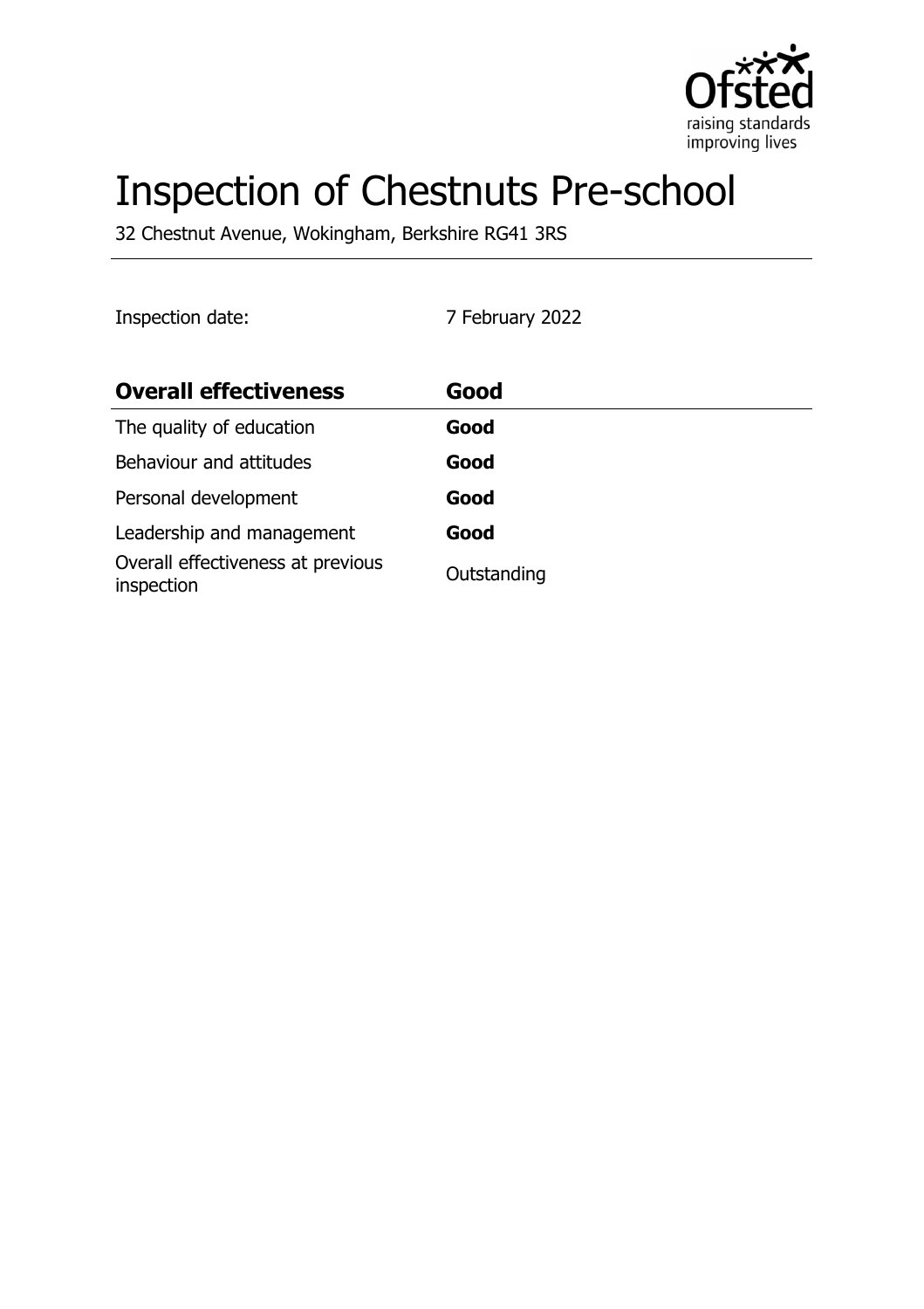

# **What is it like to attend this early years setting?**

#### **The provision is good**

Children demonstrate that they are happy, feel secure and enjoy their time at the pre-school. They are motivated to explore the well-planned learning environment and make new discoveries. Staff provide a firm foundation for children's learning, and children make good progress from their starting points. Children particularly enjoy the freedom to play and learn outdoors. They eagerly challenge themselves as they use a good selection of resources that encourage them to be adventurous and physically active. Children practise their physical skills as they expertly navigate their way to the top of the small climbing frame and ride bicycles. They confidently assess risks and test out their physical abilities.

Children behave well, play harmoniously together, and collaborate as they work as a team, such as when making dough. They demonstrate a positive attitude to their learning and take part in activities with enthusiasm and excitement. This is evident when children act out being a shopkeeper and sell food, including real fruits and vegetables, to their friends.

Children concentrate well during activities and are not easily distracted. They confidently develop the skills and abilities they will need for the future. For example, they independently pour their own drinks during snack, and dress and undress for outdoor play. They show pleasure in the praise they receive from staff and celebrate their own achievements.

### **What does the early years setting do well and what does it need to do better?**

- $\blacksquare$  The manager is aware of the potential impact that the COVID-19 pandemic has had on children's learning and development. She has identified that, after the national restrictions, some children needed support to develop their social skills. Pre-school staff have worked closely with parents to support children to catch up quickly in these areas.
- $\blacksquare$  The well-qualified and experienced manager and staff are committed to providing high-quality inclusive care and education for all children and their families. The manager makes good use of appraisals and regular feedback on staff performance to promote continuous improvement within the setting.
- Staff demonstrate a good understanding of how children learn and develop. They regularly observe and assess children to check their progress. This helps them to identify gaps in children's learning and provide targeted support when necessary.
- Staff work effectively with parents and other professionals involved in children's care. They regularly share information with them about children's development and make suggestions on how parents can support learning at home. However, when planning and completing some activities, staff do not always focus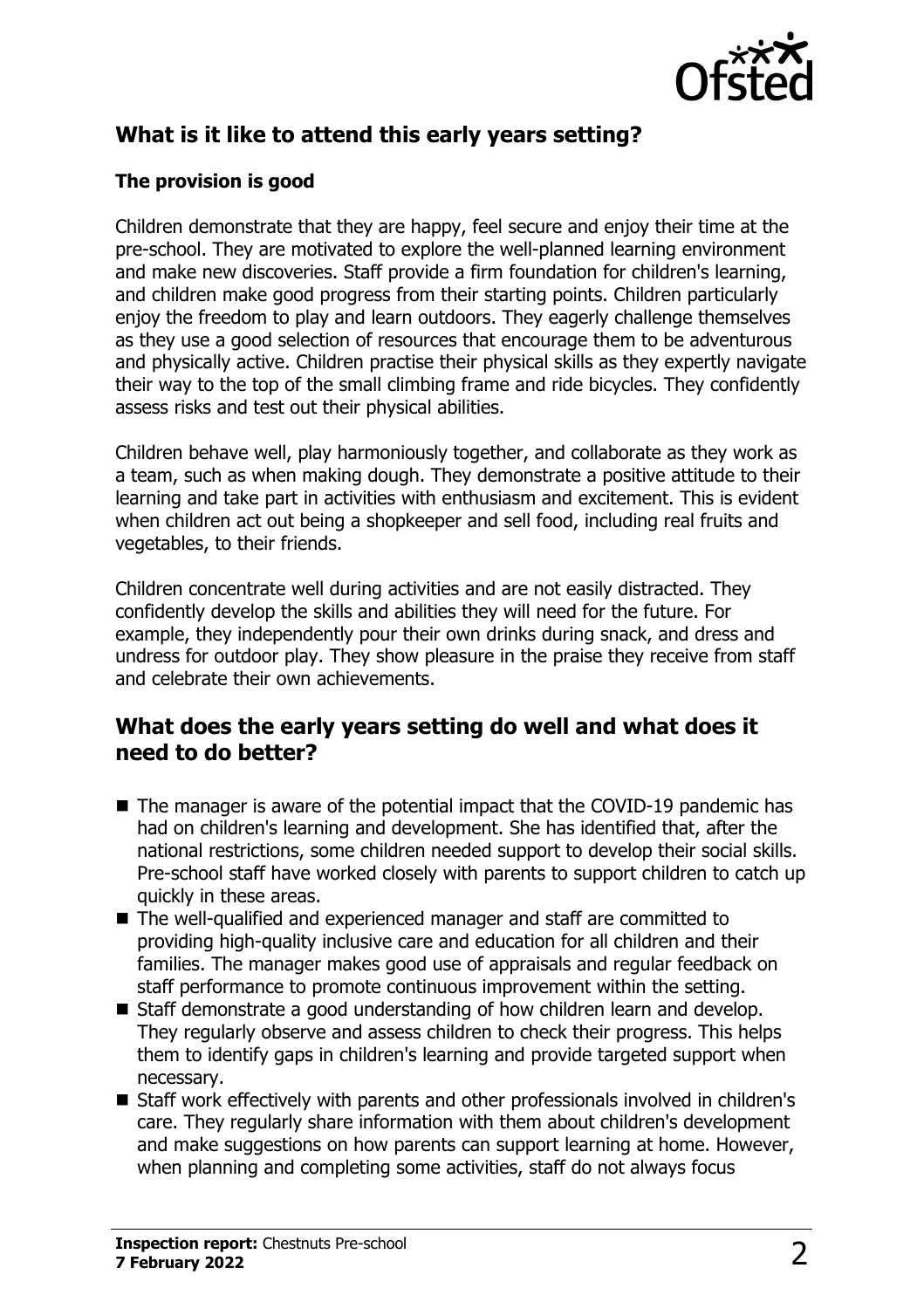

specifically on what children need to learn next.

- Staff provide a vast range of opportunities to enhance children's communication and language skills, such as through books, stories, songs and rhymes. Children relish the opportunities to listen to stories, and a 'lending library' encourages parents to read to children at home. During stories, children confidently predict what might happen next, such as identifying that the caterpillar will become a cocoon and eventually a beautiful butterfly.
- Staff embed mathematical development well. Children use mathematical language freely in their everyday play. For instance, they count the number of candles on a cake, record numbers as they play, and create different-sized rooms as they build houses, using toy bricks. Children confidently count to 20 and identify the difference between 'big' and 'small'.
- Children show a strong drive to learn and find out new things. Overall, staff make effective use of their interactions with children to support and guide their learning. However, they do not consistently notice spontaneous opportunities to impart new knowledge to children.
- $\blacksquare$  Children have high levels of imagination and bring this into their everyday play. For instance, they use play bricks to build a house, and act out the story of 'The Three Little Pigs'. Children take turns to be the wolf and attempt to blow the house down.

# **Safeguarding**

The arrangements for safeguarding are effective.

The leadership team uses robust recruitment procedures to ensure that all new staff are suitable to work with children. Staff are fully aware of their roles and responsibilities around safeguarding. They have a secure knowledge of the signs and symptoms that may indicate a child is at risk of harm, including wider safeguarding issues, such as female genital mutilation and extremism. Staff are confident about who to report concerns to, including concerns about their colleagues. Leaders ensure that staff regularly update their knowledge on current safeguarding issues, such as through regular discussions during staff meetings.

# **What does the setting need to do to improve?**

#### **To further improve the quality of the early years provision, the provider should:**

- $\blacksquare$  continue to develop staff's knowledge of the curriculum intentions, so that all activities for children have a clear focus
- $\blacksquare$  use children's spontaneous interests more consistently to teach new information and extend learning further.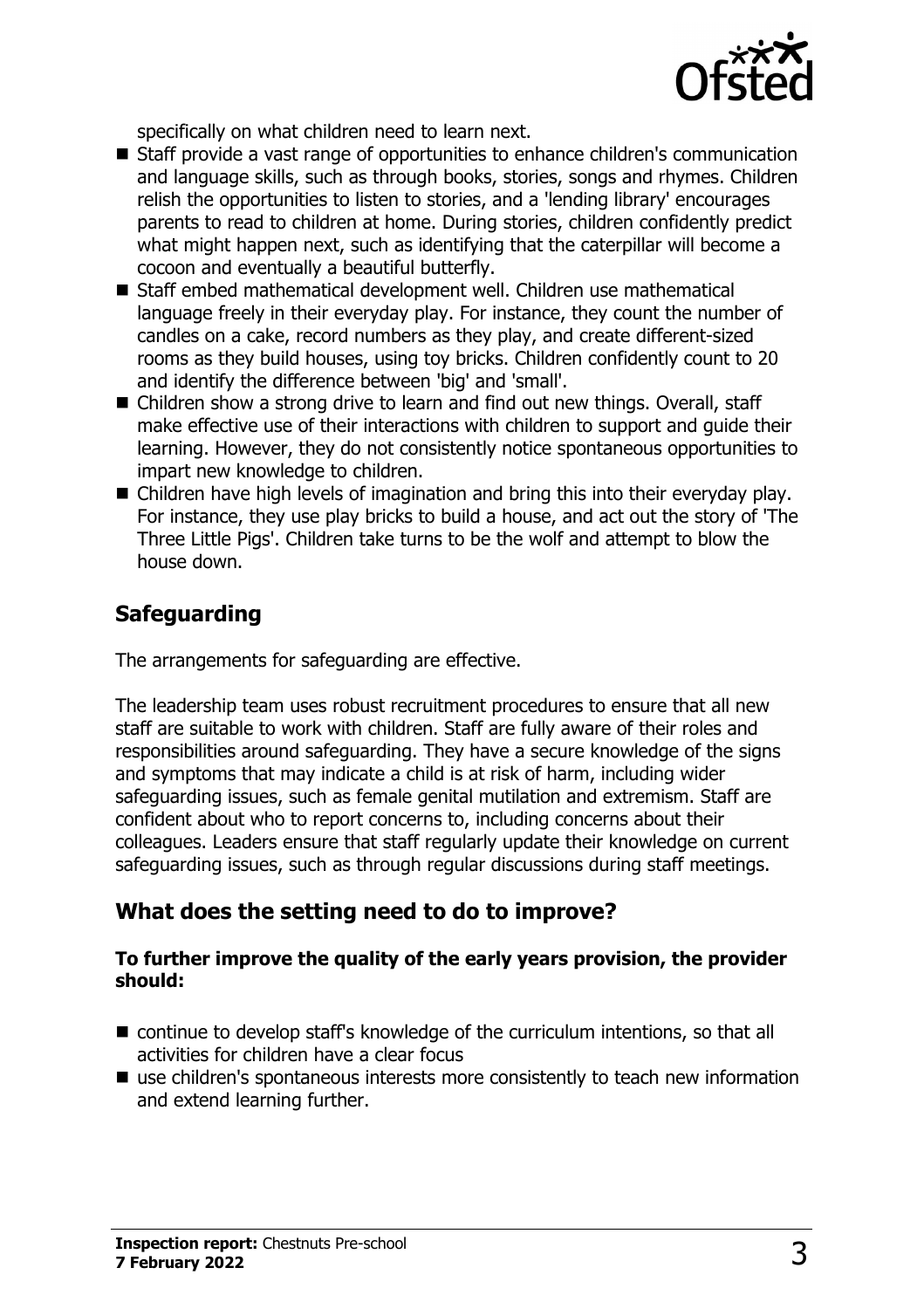

| <b>Setting details</b>                              |                                                                                      |
|-----------------------------------------------------|--------------------------------------------------------------------------------------|
| Unique reference number                             | 148645                                                                               |
| <b>Local authority</b>                              | Wokingham                                                                            |
| <b>Inspection number</b>                            | 10128696                                                                             |
| <b>Type of provision</b>                            | Childcare on non-domestic premises                                                   |
| <b>Registers</b>                                    | Early Years Register, Compulsory Childcare<br>Register, Voluntary Childcare Register |
| Day care type                                       | Full day care                                                                        |
| Age range of children at time of<br>inspection      | 2 to $4$                                                                             |
| <b>Total number of places</b>                       | 26                                                                                   |
| Number of children on roll                          | 45                                                                                   |
| Name of registered person                           | 'Chestnuts' Pre- School Committee                                                    |
| <b>Registered person unique</b><br>reference number | RP907442                                                                             |
| <b>Telephone number</b>                             | 0118 9890934                                                                         |
| Date of previous inspection                         | 17 December 2015                                                                     |

# **Information about this early years setting**

Chestnuts Pre-school registered in 1984 and is situated in Wokingham, Berkshire. The pre-school employs 12 members of staff. Of these, two hold qualifications at level 5, one holds a qualification at level 4, and six hold qualifications at level 3. The pre-school opens five days a week during term time only. Sessions are from 8.45am until 3.20pm. The pre-school provides funded early education for two-, three- and four-year-old children.

# **Information about this inspection**

**Inspector** Ingrid Howell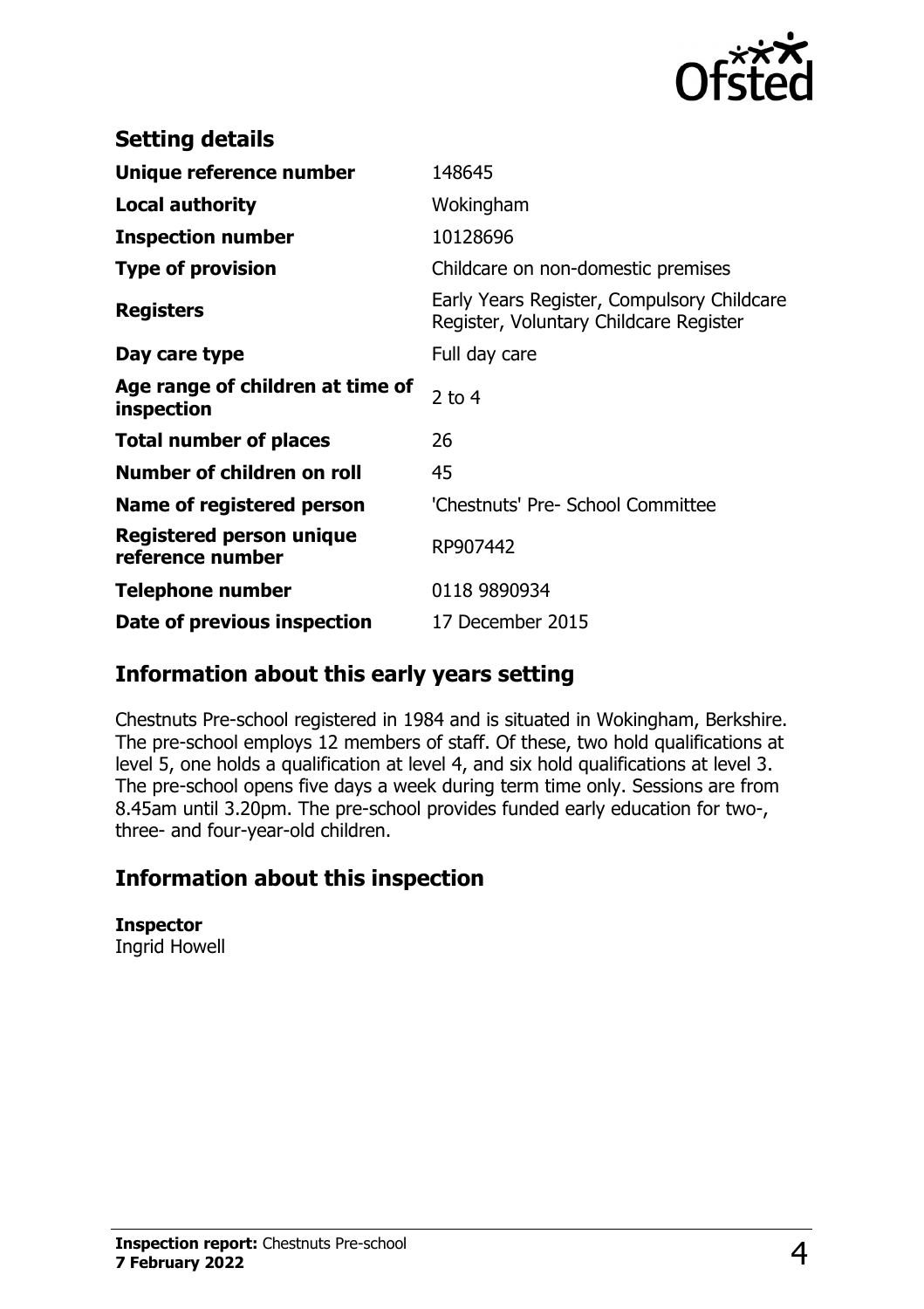

#### **Inspection activities**

- $\blacksquare$  This was the first routine inspection the pre-school received since the COVID-19 pandemic began. The inspector discussed the impact of the pandemic with the provider and has taken that into account in her evaluation of the pre-school.
- $\blacksquare$  The manager and the inspector had a learning walk together and discussed how the curriculum is organised.
- $\blacksquare$  The inspector carried out joint observations with the manager and discussed the quality of teaching.
- The inspector asked staff questions throughout the inspection, to establish their understanding of how to safeguard children and how they assess and plan for children's learning.
- $\blacksquare$  The inspector observed interactions between the staff and children and considered the impact on children's learning.
- $\blacksquare$  The inspector sampled documentation, including staff qualifications and evidence of paediatric first-aid training.

We carried out this inspection under sections 49 and 50 of the Childcare Act 2006 on the quality and standards of provision that is registered on the Early Years Register. The registered person must ensure that this provision complies with the statutory framework for children's learning, development and care, known as the early years foundation stage.

If you are not happy with the inspection or the report, you can [complain to Ofsted](http://www.gov.uk/complain-ofsted-report).